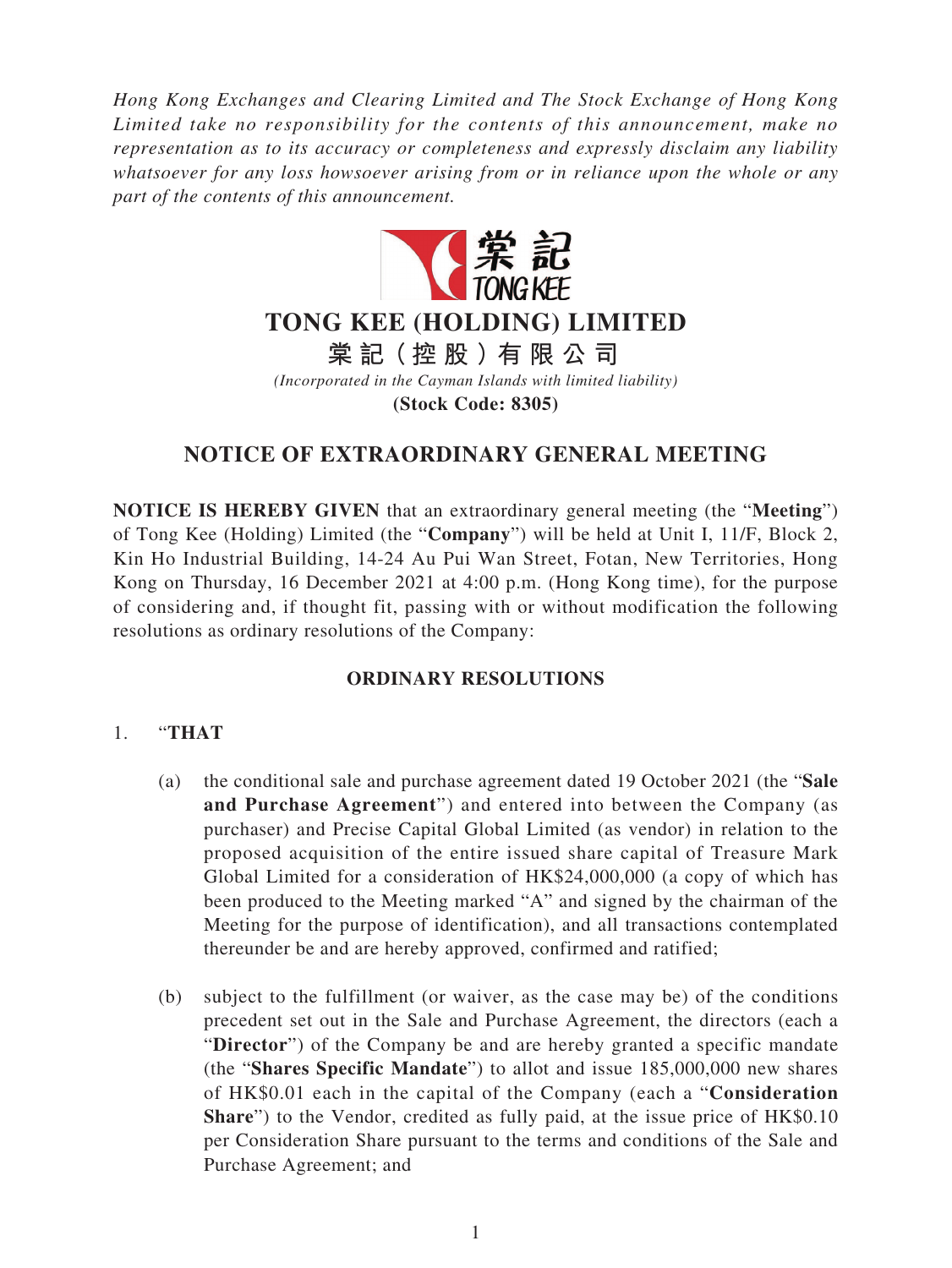(c) any one or more of the Director(s) be and is/are hereby authorised to do all such acts and things, to sign and execute all such documents (and to affix the common seal of the Company thereon, if necessary) for the purpose of, or in connection with, the implementation of and giving effect to the Sale and Purchase Agreement, including but not limited to the allotment and issue of the Consideration Shares under the Shares Specific Mandate, and the transactions contemplated thereunder, and to make and agree to make such variations of the terms of the Sale and Purchase Agreement which he/she/they consider(s) necessary, desirable or expedient."

### 2. "**THAT**

- (a) the conditional placing agreement dated 19 October 2021 (the "**Placing Agreement**") entered into between the Company and China Rise Securities Asset Management Company Limited in relation to the placing of up to 65,000,000 new shares (each a "**Placing Share**") of the Company at the placing price of HK\$0.10 per Placing Share and all transactions contemplated thereunder be and are hereby approved, confirmed and ratified;
- (b) subject to the fulfillment of the conditions precedent set out in the Placing Agreement, the Directors be and are hereby granted a specific mandate (the "**Placing Specific Mandate**") to allot, issue and deal with the Placing Shares on the terms and subject to the conditions of the Placing Agreement, provided that the Placing Specific Mandate being additional to and not prejudicing or revoking any general or specific mandate(s) which has/have been granted or may from time to time be granted to the Directors by the shareholders of the Company (the "**Shareholders**") prior to the passing of this resolution; and
- (c) any one or more of the Director(s) be and is/are hereby authorised to do all such acts and things, to sign and execute all such documents (and to affix the common seal of the Company thereon, if necessary) for the purpose of, or in connection with, the implementation of and giving effect to the Placing Agreement, including but not limited to the allotment and issue of the Placing Shares under the Placing Specific Mandate, and the transactions contemplated thereunder, and to make and agree to make such variations of the terms of the Placing Agreement which he/she/they consider(s) necessary, desirable or expedient."

By order of the Board **Tong Kee (Holding) Limited Heung Chung Sum** *Chairman*

Hong Kong, 26 November 2021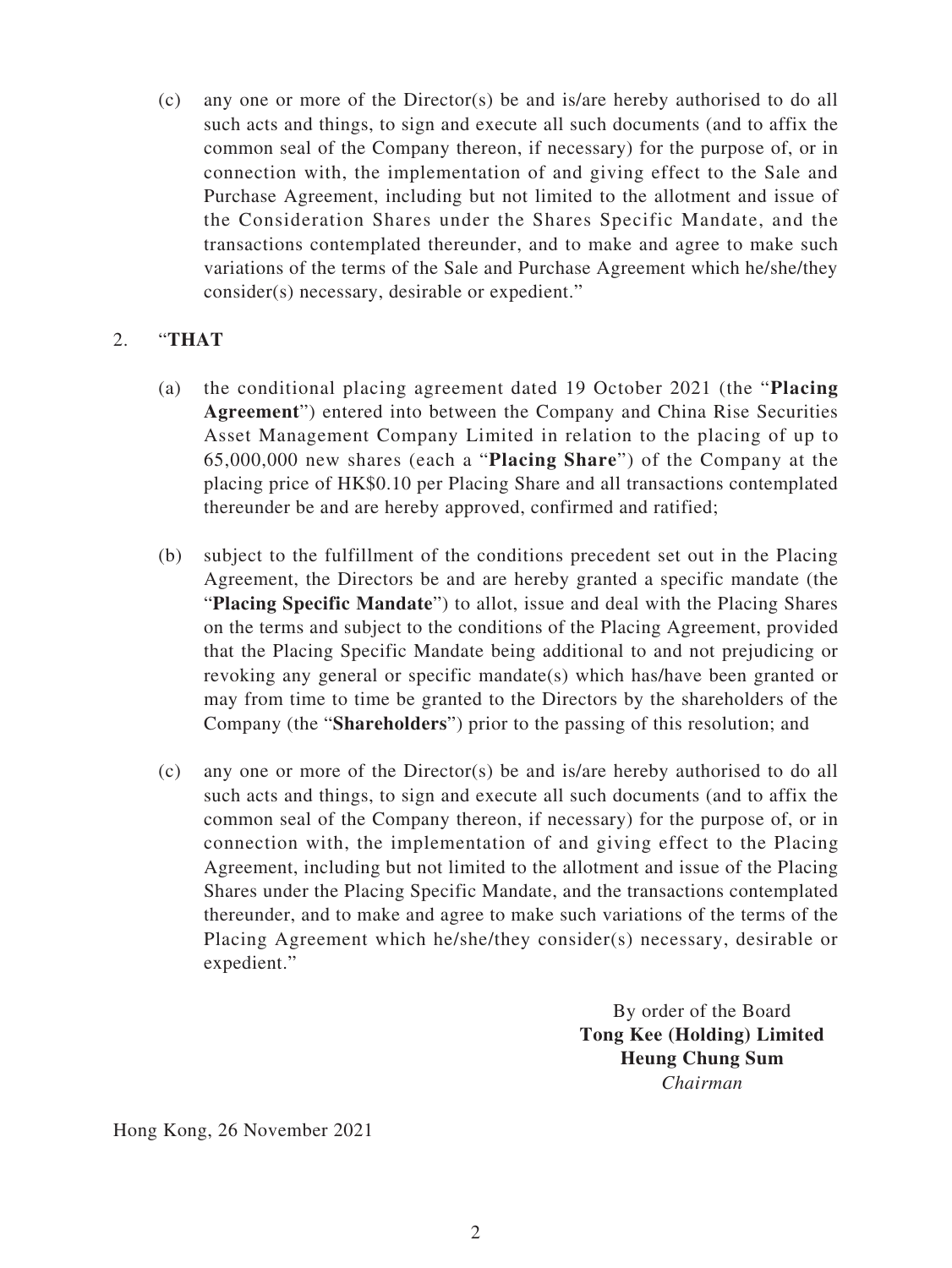*Registered office:* P.O. Box 1350 Windward 3 Regatta Office Park Grand Cayman KY1-1108 Cayman Islands

*Head office and principal place of business in Hong Kong:* Room 2502, 25/F 148 Electric Road North Point Hong Kong

#### *Notes:*

- 1. A Shareholder entitled to attend and vote at the Meeting convened is entitled to appoint one or more proxies to attend and vote on his behalf. A proxy need not be a Shareholder. In order to facilitate the prevention and control of the spread of the Novel Coronavirus (COVID-19) epidemic and to safeguard the health and safety of the Shareholders, the Company strongly encourages Shareholders to consider appointing the chairman of the meeting as his/her proxy to vote on the resolution as an alternative to attending in person.
- 2. In case of a joint holding, the form of proxy may be signed by any joint holder, but if more than one joint holder is present at the meeting, whether in person or by proxy, that one of the joint holders whose name stands first on the register of members in respect of the relevant joint holding shall alone be entitled to vote in respect thereof.
- 3. To be valid, the form of proxy together with any power of attorney or other authority, if any, under which it is signed or a notarially certified copy of such power or authority must be deposited with the Company's branch share registrar and transfer office in Hong Kong, Tricor Investor Services Limited at Level 54, Hopewell Centre, 183 Queen's Road East, Hong Kong not less than 48 hours before the time appointed for the holding of the Meeting (i.e. at or before 4:00 p.m. on Tuesday, 14 December 2021) or any adjournment thereof (as the case may be). Completion and return of the form of proxy will not preclude a member from attending and voting in person.
- 4. The voting at the Meeting shall be taken by poll.
- 5. The register of members of the Company will be closed from Monday, 13 December 2021 to Thursday, 16 December 2021 for determining Shareholders' entitlement to attend and vote at the Meeting, during which no transfer of Shares will be registered. In order to qualify for attending and voting at the Meeting, all completed transfer forms accompanied by the relevant share certificates must be lodged with the Company's branch share registrar and transfer office in Hong Kong, Tricor Investor Services Limited at Level 54, Hopewell Centre, 183 Queen's Road East, Hong Kong for registration not later than 4: 30 p.m. on Friday, 10 December 2021.
- 6. If typhoon signal no. 8 or above, or a "black" rainstorm warning is in effect any time after 12:00 noon on the date of the Meeting, the Meeting will be postponed. The Company will publish an announcement on the website of the Company at www.tongkee.com.hk and on the "Latest Listed Company Information" page of the GEM website at www.hkgem.com to notify the Company's shareholders of the date, time and venue of the rescheduled meeting.